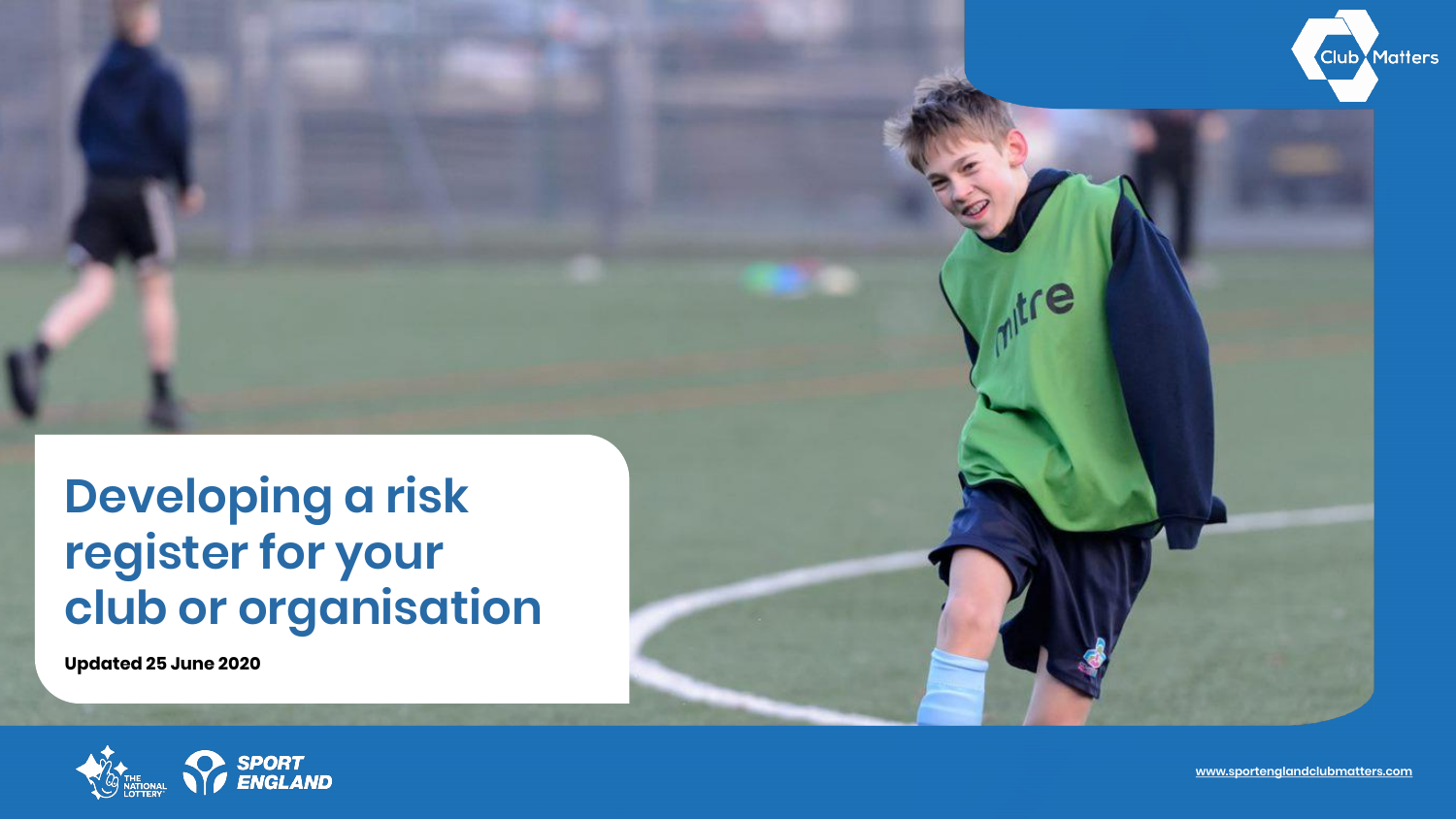### **What is a risk register?**

A risk register is a simple and effective tool you can use to help you identify, document and manage all of the risks facing your sports club or delivery organisation.

#### **What are the benefits of a risk register?**

There are many benefits associated with developing and maintaining a risk register. These include:

- Planning out any known risks associated with the day-to-day running of your club/organisation and assessing both their likelihood and impact.
- Identifying act (mitigating actions) to lessen their likelihood and reduce or control their impact.
- Reducing the number of unexpected circumstances and issues that you have not foreseen and therefore have not planned for.
- Documenting the known risks and mitigating actions in a transparent way so that you can share them with your committee/trustees, volunteers, staff and other relevant partners in order to create a collective approach to owning and managing risk.
- Being able to regularly review known risks and identify any additional resources, training needs or actions required to manage them.
- Supporting your continuity, emergency and succession planning.



### **What's the difference between a risk register and a risk assessment?**

- A risk register is a document that sets out and assesses the risks that may directly affect the day-to-day running and sustainability of your sports club or delivery organisation. It is a tool that should be used to help manage and govern your club or organisation and is sometimes a requirement of compliance processes.
- A **risk assessment** focusses on managing the health and safety of your club or organisation which not only includes the activities you carry out and the equipment you use as a club/organisation but also the activities and equipment you provide to members and visitors. It helps you to assess and control the risk of accidents or injuries to everyone involved in your club/organisation and its members/visitors. Carrying out a risk assessment is necessary in order to comply with Health and Safety law and is usually a requirement of insurance providers and NGBs. General advice on developing a risk assessment can be found on the Health and Safety Executive [website.](https://www.hse.gov.uk/simple-health-safety/risk/index.htm?utm_source=hse.gov.uk&utm_medium=refferal&utm_campaign=risk&utm_content=home-page-popular)
- You can also find some additional guidance in our Creating a risk assessment document on the Club Matters [website](https://learn.sportenglandclubmatters.com/course/view.php?id=71).

Risk registers and risk assessments are both important documents. Both deal with assessing, reducing and managing risk but each has a very different focus and function.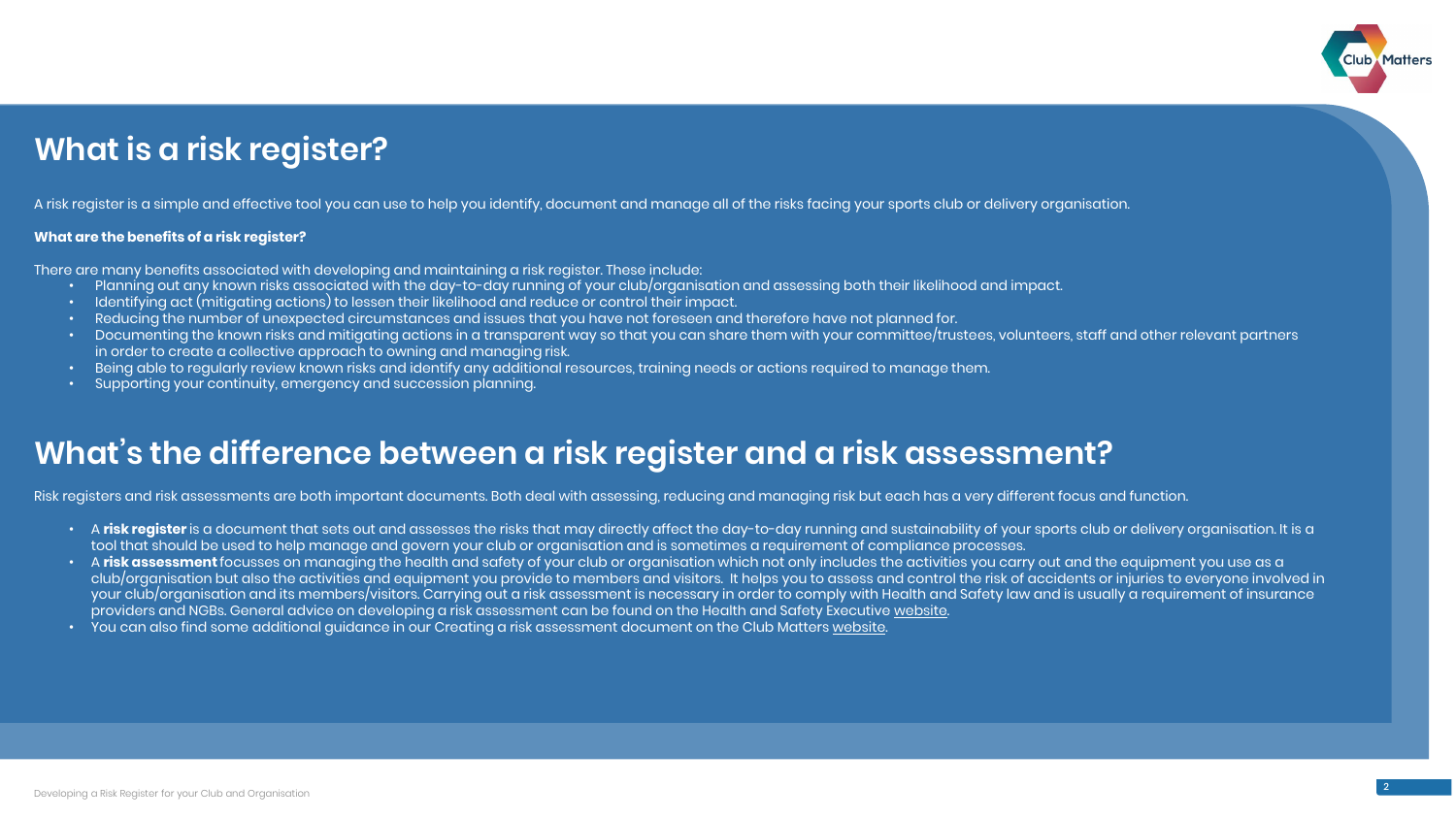Developing a risk register should be a straight-forward process. Set out below is a seven-step guide you can follow when developing your own risk register, which we've adapted from PRINCE 2 (a project management method).

We've also created a helpful template for you to set out all of the risks you have identified.

**Step 1 - Involve the right people and get their buy In:** It is important to involve key people within your club or organisation when developing your risk register. It's advisable to involve and obtain the support of all of your club or organisation's committee members or trustees as well as trusted senior individuals. This will help to ensure that risks and issues have been considered across all areas and that there is agreement on the likelihood, impact and mitigating actions to be taken. However, ensure that at least one person does have the overarching responsibility for creating and maintaining the register.

Step 2 - Identify and categorise risk: It's good practice for your club or organisation to think about and categorise risk under different headings. We know that every club or organisation is different, so it is important to ensure your risk register considers general organisational risks as well as any unique and specific considerations that you are facing now or are likely to face in the future. We've provided a number of general headings below for you to think about. This list isn't exhaustive, but does cover a large number of the risk categories usually associated with running a club or organisation. • **Vision, aims and objectives** – Risks that will stop your club or organisation achieving your overall vision, aims and objectives.

- 
- **Legal structures** Risks relating to the way that your club or organisation is structured, such as whether there is a full understanding of your structure and if it is the most appropriate for your organisation.
- Liabilities Risks relating to your organisation's liabilities and that of its members or volunteers; for example, whether they are liable for any costs or damages associated with the club or organisation based on your legal structure etc.
- **Governance** Risks relating to good governance practices.
- **Committee**  Risks associated with how your committee is run, or its succession planning (e.g. if committee members are to leave their position).
- **Policies and procedures** Risks associated with the completeness and coverage of your policies and procedures (e.g. safeguarding policy, normal and emergency operating procedures and codes of conduct).
- **Finance and sustainability**  Risks relating to the financial management and financial sustainability of your club or organisation (e.g. do you have sufficient reserves in place for emergencies, the replacement of equipment, loan repayments? Are your income streams secure? Do you rely too much on one source of income etc?).
- **Legal and reporting requirements** Risks related to the requirements of statutory laws, statutory bodies and funders (e.g. health and safety, financial returns, VAT and Tax etc).
- Insurance Risks related to having sufficient insurance cover in place and whether these policies provide sufficient cover to meet your club/organisation's needs.
- **Safeguarding**  Risks related to keeping children and adults safe (e.g. the recruitment, deployment and retention of volunteers/staff or reporting procedures from a safeguarding perspective).
- **Data protection and GDPR** Risks associated with data protection and security including data breaches or GDPR issues.
- **Inclusion and equality** Risks that would prevent your club or organisation being open and accessible to all prospective members, participants and volunteers.
- **Membership and participant Numbers** Risks associated with a drop or surge in your membership and participant numbers.
- **Volunteers or staff numbers**  Risks associated with the volunteers, coaches and other staff that you need to safely and efficiently run your activities and facilities (i.e. shortage of volunteers and coaches, succession planning, training needs etc).
- **Satisfaction with the experience** Risks associated with low levels of satisfaction in the activities and services you offer and the experience of your members, participants, parents and carers, volunteers and any staff.
- **Reputation**  Risks associated with any potential damage to your club or organisation's reputation.
- **Facilities and equipment** Risks associated with the condition or availability of facilities and equipment.

## **Developing a risk register**

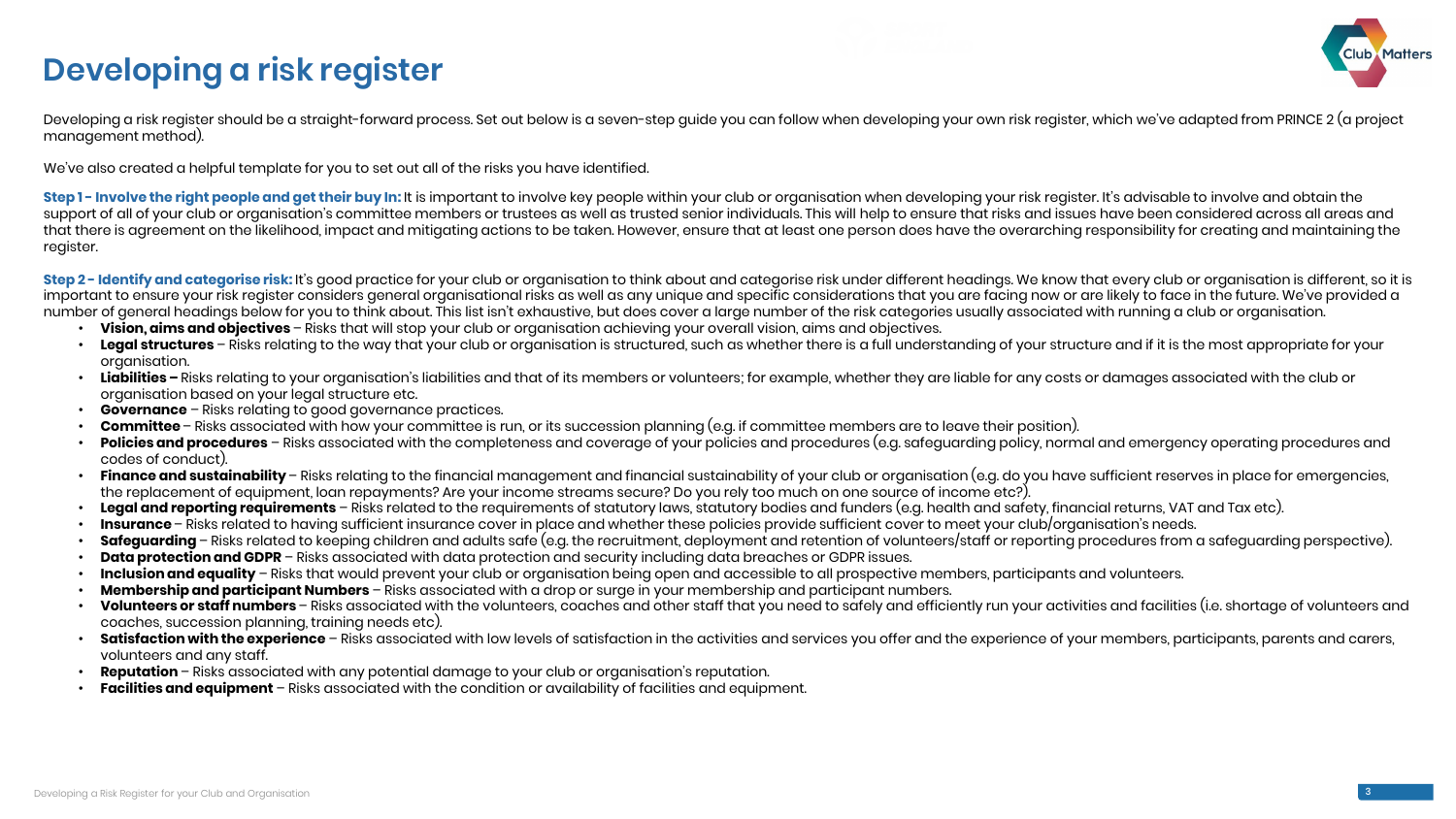## **Developing a risk register**

**Step 3 - Assessing risks likelihood, impact and overall rating:** Once you have identified the key risks that could affect your club or organisation, the next step is to assess the likelihood, impact and overall rating of each risk.

- 1 Very Unlikely
- 2 Unlikely
- 3 Neither Likely nor Unlikely
- $4$  Likely
- 5 Very Likely



Consider how likely or probable it is that each risk would occur at your club/organisation and score it from 1 to 5 based on the criteria set out below:



Assess the impact that each risk could have if it was to occur. When determining the impact, consider both the internal (eg. Internal) and external (eg. reputation) impact it could have. Score the impact of each risk from 1 to 5: 1 – Very Low Impact 2 – Low Impact 3 – Medium Impact 4 – High Impact

5 – Very High Impact



### **Please note that any risk that is rated as medium or high should be reviewed regularly by your committee or trustees and senior officials, ideally as a standing agenda item on your regular committee and trustees management meetings.**

**Step 4 - Identify Mitigating Actions:** Mitigating actions are actions that you have designed to lessen the likelihood and/or impact of each risk. These might include the application of good practice, embedding clear policies and procedures, staff training, regular reporting, regular communications with members, establishing a finance and audit sub-committee etc. An example is provided in the box below:

#### **Example**

Committee members have a fixed term of three years. Two committee members have terms that finish at the end of the season. This is a risk to the club/organisation because these individuals are experienced and their departure will also mean that you are two members short on your committee. Possible mitigating actions that could be taken in the months leading up to their departure include:

- Reviewing or creating a succession plan
- Identifying if there are any specialist skills or experience required to fulfil the roles
- Creating or reviewing role descriptions and person specifications.
- Advertising and recruiting to roles in advance.
- Electing new committee members via the AGM/EGM.
- Providing the required training and/or incorporating a handover period between the existing and new committee members to ensure they fully understand their role and responsibilities.



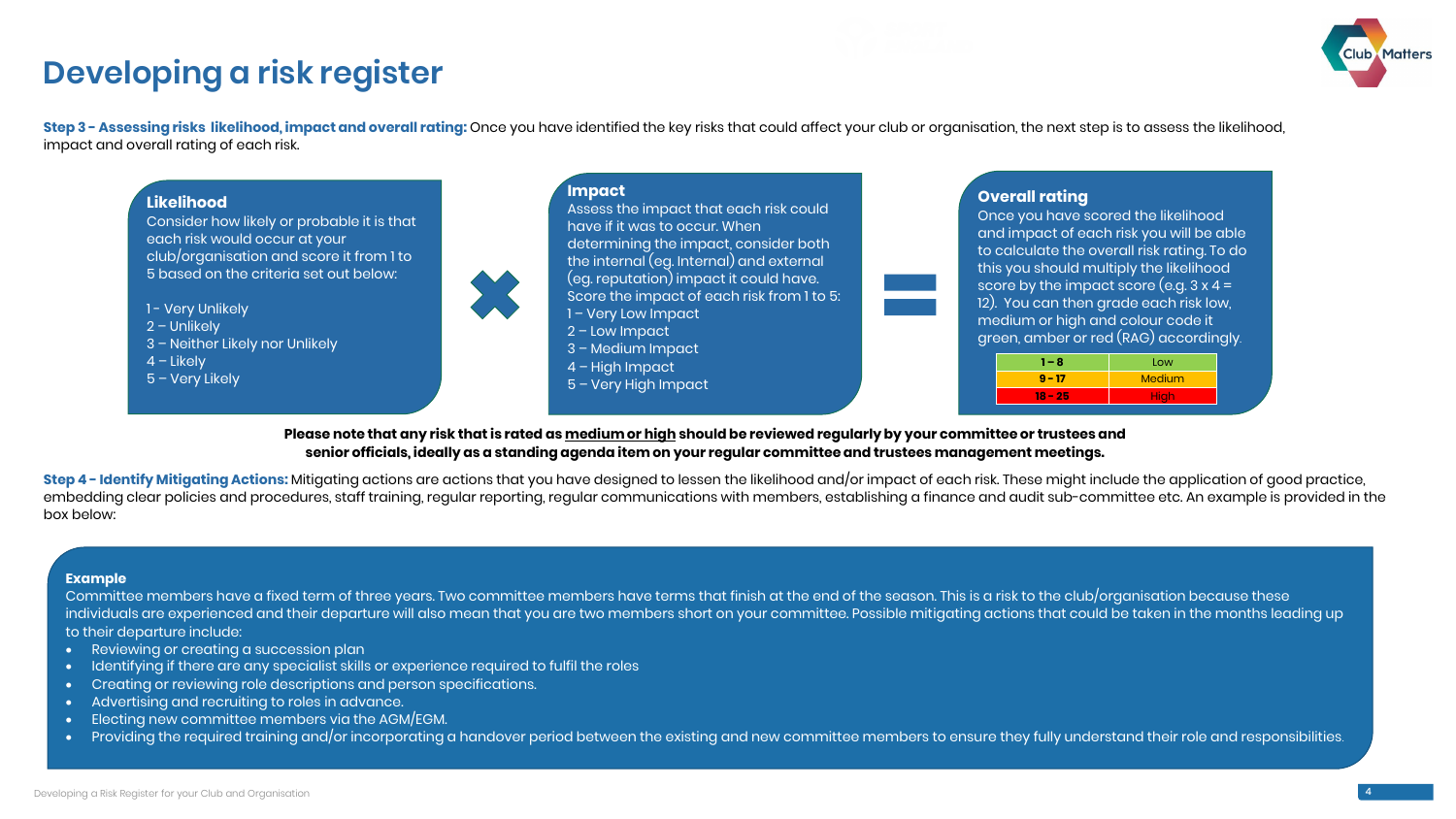**Step 5 - Appoint a risk owner:** For each risk identified, appoint the most appropriate person within your organisation to monitor and manage it.

They will be responsible for continually assessing the risk, identifying and implementing mitigating actions and providing updates to the committee or trustees as appropriate.

**Step 6 - Arrange regular risk reviews:** Your risk register should be kept as a l live document with updates reported to your committee/trustee/leadership team on a regular basis.

Where relevant, there can be more than one owner for risks (e.g. if your club or organisation has sub -committees).

**Step 7 - Recording risks:** When completing your risk register it is important to include basic details that you can refer to and update as appropriate.

Any changes to a risk's likelihood or potential impact should be discussed and reflected in the risk register, along with any further mitigating actions required as a result.

It's important to flag any **medium** and **high** risks at **regular committee meetings** and to discuss mitigating actions to ensure these risks do not have a significant impact on your club or organisation.

These details should, as a minimum, include the date the risks were entered onto the register, a description of the risk as well as the level of risk, the risk owner, the mitigating actions and its status (i.e. whether it is current risk, ongoing risk, future risk or completed).

It's important to provide a clear description of the risk so that your committee, trustees or leadership team aren't required to remember specific details from one meeting to the next and their status can be included to easily track progress.



### **Developing a risk register**